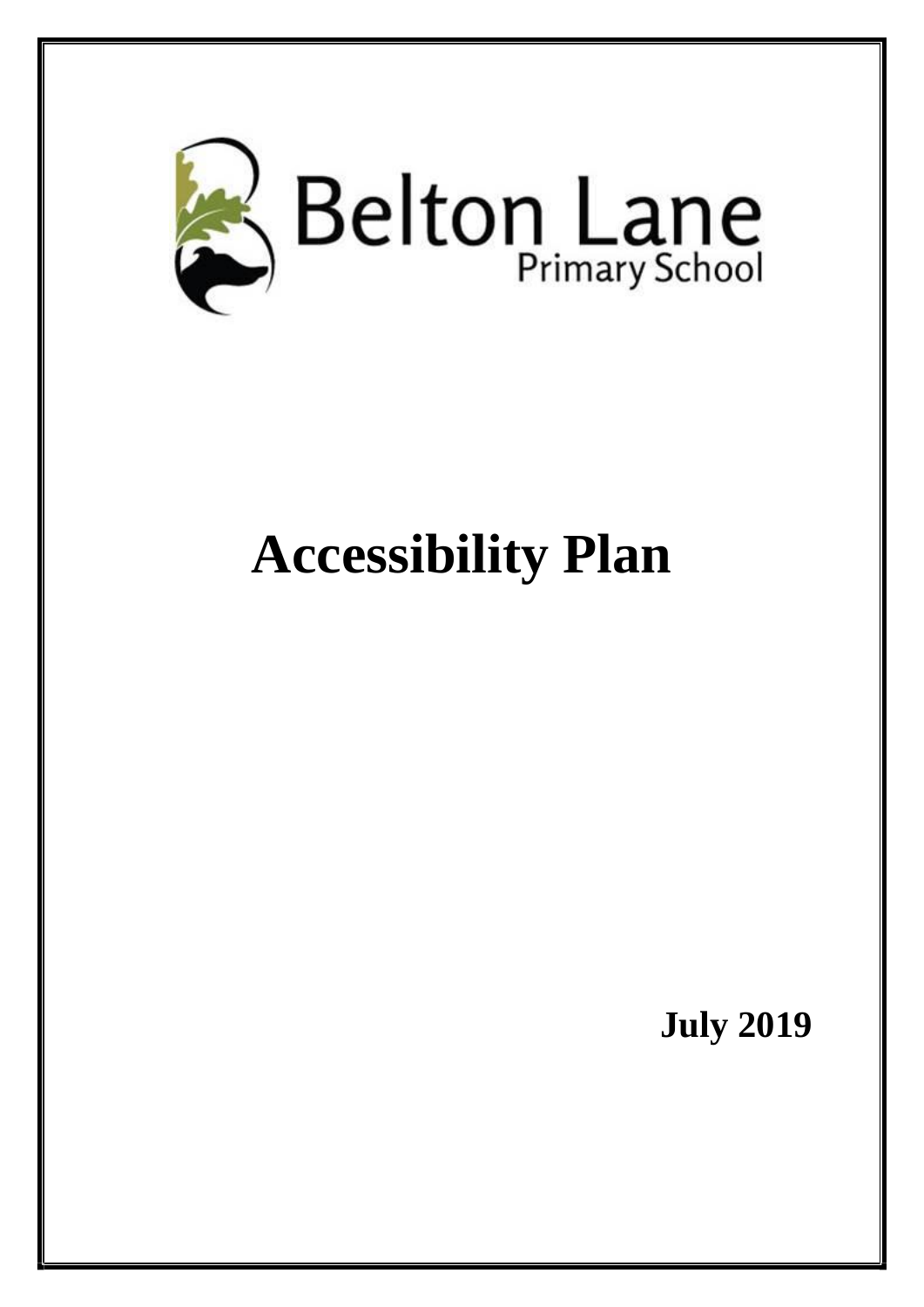# **Belton Lane Primary School**

# **Accessibility Plan**

Belton Lane Primary School Accessibility Plan sets out the staff and governors' response to the Special Educational Needs and Disability Act which requires that a pupil should not be treated less favourably because of a disability. The current plan is reproduced below. Close attention is paid to implementation of the Access Plan to ensure inclusion and equality of opportunity for all pupils.

# **1. Context**

The Accessibility Plan is our response to the requirements of the Special Educational Needs and Disability Act which requires that a pupil should not be treated less favourably for a reason related to a disability.

# **2. Currency**

The plan is intended to be current and a working document in that it will be kept under review by the Governing Body, assisted by senior staff at the school and revised as necessary.

#### **3. Definitions**

The legislation defines disability as physical, sensory, intellectual or mental impairment. Discrimination means treating pupils less favourably than others without justification.

#### **4. Aims**

(a) Curriculum – the aim is to increase the extent to which disabled pupils can participate in the school curriculum.

(b) Physical environment – the aim is to improve the physical environment of the school so as to increase the extent to which disabled pupils are able to take advantage of the education provided by the school.

(c) Information – the aim is to improve the delivery to disabled pupils of information which is provided for pupils who are not disabled.

#### **5. Objectives**

(a) Curriculum – to ensure that curriculum and other planning takes account of all forms of disability and makes provision for a wide range of needs so that all pupils have access to an excellent academic and social education.

(b) Physical environment – to ensure that, as far as reasonably practicable, needs of pupils with disabilities are met in terms of the physical environment of the school.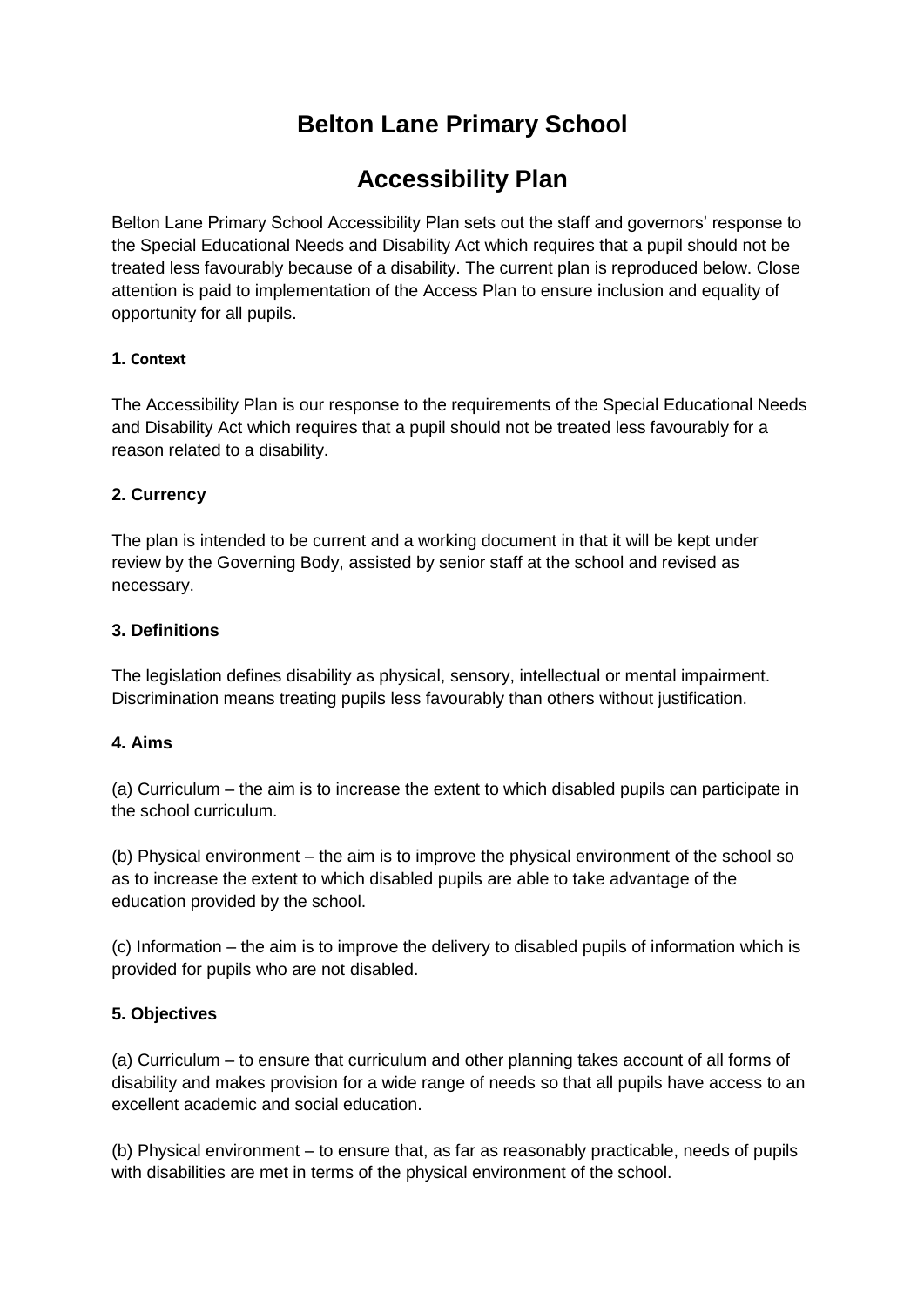(c) Information – to ensure that written and other communications with pupils take into account the needs of those with disabilities.

# **6. Implementation**

(a) General

• The Headteacher will make all staff aware of the Accessibility Plan

# (b) Curriculum

• Regular meetings of the teachers, teaching assistants, the Senior Leadership Team and Leadership Group will all help to ensure staff are informed of their roles and responsibilities. • Access will be enhanced by the effective deployment of staff and by deploying multi-

sensory techniques as appropriate.

• Regular meetings will be held with teaching assistants to discuss their work with pupils and where there are issues of accessibility these may be raised at that time.

• Continuing Professional Development (CPD) activities will be arranged for staff as appropriate.

• The support of outside advisers will be sought to enhance the knowledge and techniques of staff as necessary.

• Advice will be provided to staff to ensure that, as far as reasonably practicable, disabled pupils have access to all practical, expressive and physical activities.

• Advice will be provided to staff on suitable classroom layouts to accommodate the needs of disabled pupils as necessary.

• Staff will take account of mobility difficulties in the movement of pupils into, out of and around the school.

• As far as reasonably practicable, all pupils will have the opportunity to participate in activities and educational visits irrespective of disability.

• All pupils will take part in lessons and projects that educate the whole academy community on disability.

(c) Physical environment

• The school buildings provide access for disabled pupils

• Emergency evacuation procedures will be in place to provide specific 1:1 supervision of any disabled pupils

• Transport to off-site facilities and for educational visits caters for disabled pupils.

(d) Information

- Information will be made available in an appropriate form to students and prospective students who may have difficulty with standard printed information.
- Staff will be provided with training to enable them to use practices and systems developed to assist people with disabilities